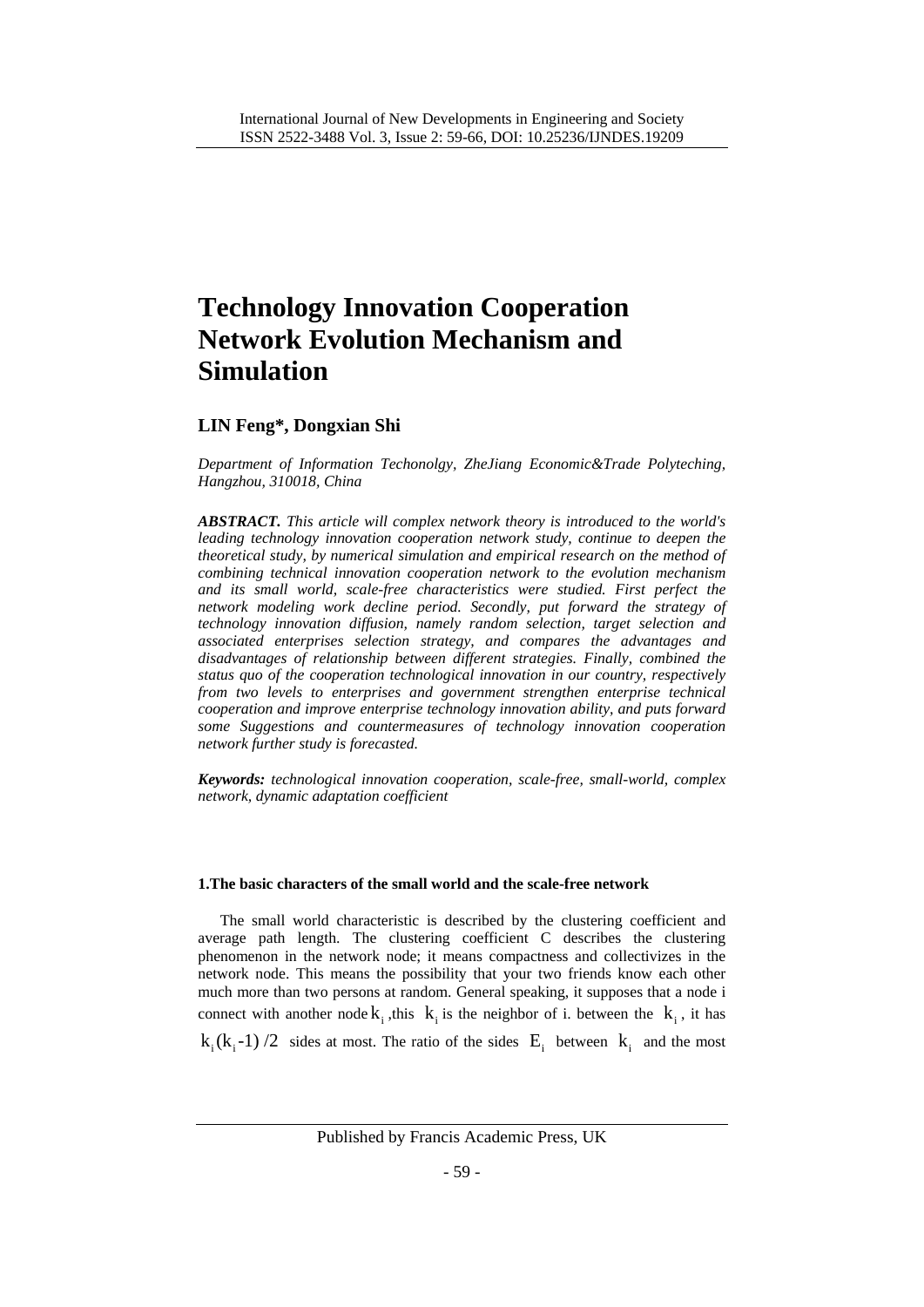sides  $k_i (k_i -1) /2$  is defined the node I's clustering coefficient Ci:

$$
C_i = \frac{2E_i}{k_i(k_i - 1)}
$$
 (1)

The clustering coefficient in the network is the average value of all the clustering coefficient Ci:

$$
C = \frac{1}{n} \sum_{i} C_i \tag{2}
$$

When  $C = 0$ , it means there is no

character in the network, as well as the node in the network is an acnod.

When  $C = 1$ , it means the network is GCM, any two nodes at random in the network are connected.

When the node N tends to infinity, the clustering coefficient C tends to a fixed number. At the same time, the raised nodes can't change the clustering coefficient. Clustering show the truth "birds of a feather flock together" in the network.

The description in the small world characteristic, the most important parameter is the average path length l. l means the shortest length between the two nodes. The average length in the network L is the average number between the nodes, it describes the degree of separation in the network nodes. As for the undirected network, the average length in the network nodes can be defined as:

$$
l = \frac{1}{\frac{1}{2}n(n+1)} \sum_{i \ge j} d_{ij} \qquad (3)
$$

Meanwhile,  $d_{ij}$  means the shortest distance between i to j.

scale-free has the features as following;

degree, degree distribution, power exponent.

The connected nodes number with i, we call it  $k_i$  in World-Wide-Web, probability distribution of node degree falloff according to the power exponent  $\gamma$ :

$$
p(k) \sim k^{-r} \tag{4}
$$

Power law distribution has no regular features, so it is also called scale-free distribution, the network is named scale-free network.

Hub-node

Published by Francis Academic Press, UK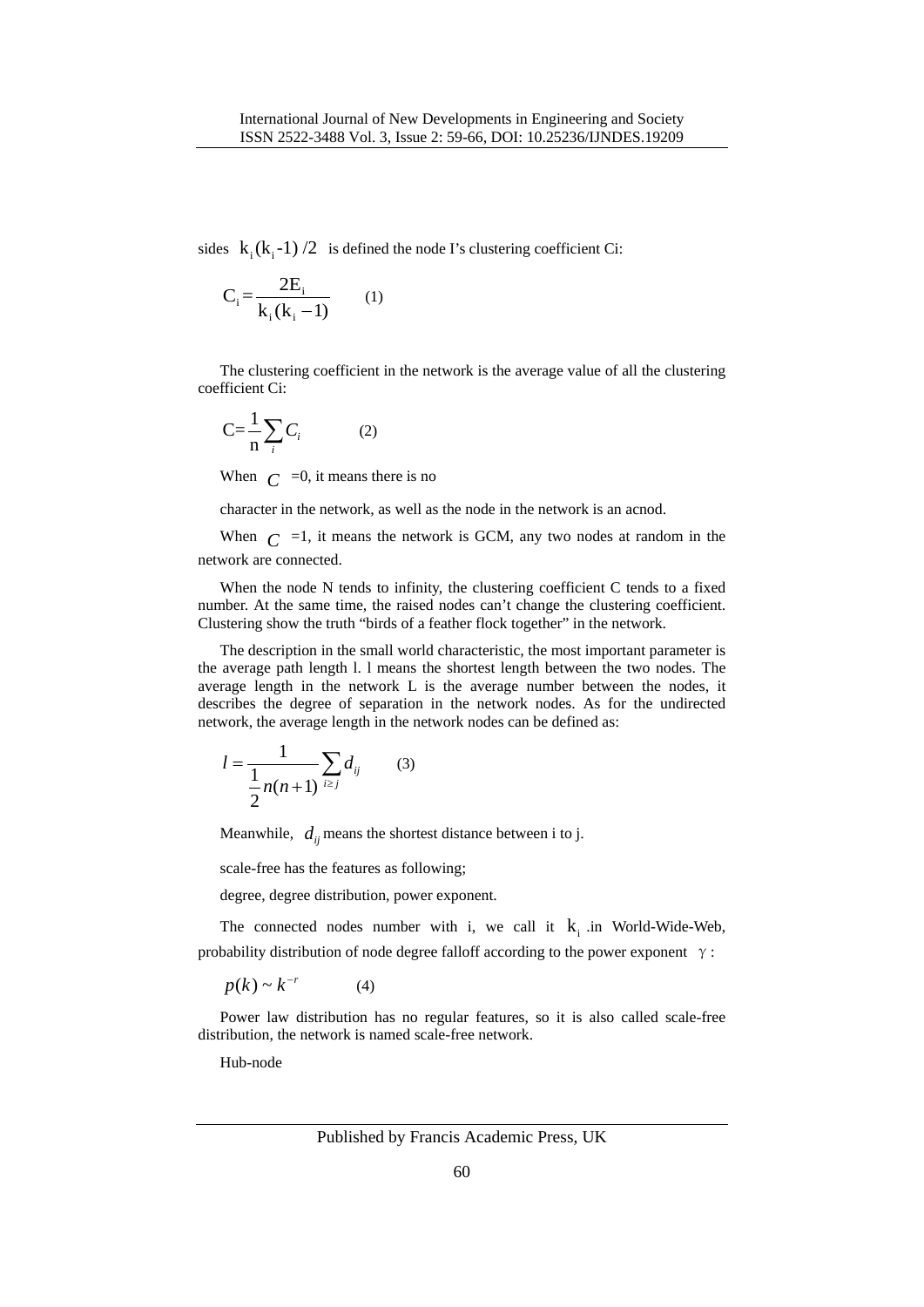World-Wide-Web is connected by the high connection nodes. This one ten-thousandth nodes connect with more than 1000 nodes, so we call it hub-node. But more 80℅ negative number is less than 4. scale-free network is arranged by the hub-node, this is an important character for the scale-free network.

#### **2.Technology Innovation Cooperation Network model**

#### *2.1 Phillips of Technology Innovation Cooperation Network evolution model.*

To give every enterprise in the Technology Innovation Cooperation Network the sufficiency:

a. every enterprise's accommodation coefficient *WM* is a random number  $N(0.5, 0.01<sup>2</sup>)$  according to the normal distribution.

b. accommodation coefficient function is done in computer imitation:

$$
\eta_i = \mu + \text{Sqrt}(\sigma^2)^* R(0,1) \quad (5)
$$

 $\mu$  is the average number,  $\mu$  =0.5;  $\sigma$  is standard deviation;  $\sigma$  =0.01; R(0,1)is a random number between 0 and 1.

c. normal distribution. Is existing max maximum or min minimum, so the accommodation coefficient  $\eta$ <sup>*i*</sup> must be in reasonable range.

If  $\eta_i < 0$ , then  $\eta_i = 0$ ;

If  $\eta_i > 1$ , then  $\eta_i = 1$ ;

Therefore,  $0 \le \eta_i \le 1$ .

Adaptation degree coefficient is introduced to solve the problem of selecting the best in the BA model. But the network is changing and developing, therefore, it is necessary to combine adaptation degree coefficient and the development of network.

d. Technology innovation cooperation probability

As mentioned above, the development of the network is change of the point and edge. For the technological innovation cooperation network, it is a new company to join, and to increase cooperative relations between new enterprises to join network and old enterprises. While this change will affect the characteristics of the network, an Important feature is that the change of parameter node degree. Conversely, the change of network node degree will eventually cause the innovation capability of enterprises to change. Therefore, Introducing the following calculation rules:

a. When any enterprise of network enters the network, the cooperative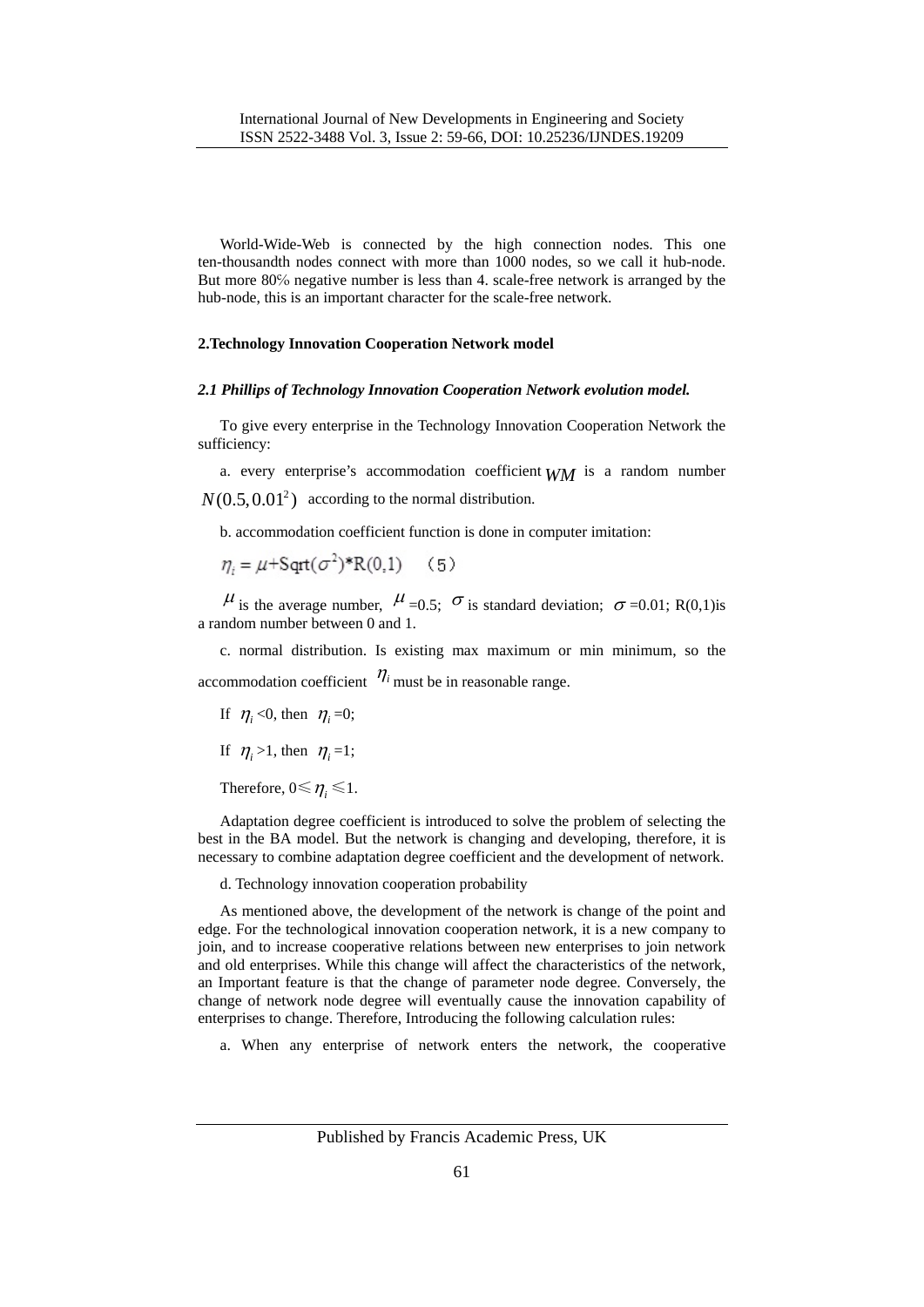relationship number is  $m_i$ , the number of edges of new nodes to be connected is  $m_i$ . Then  $\eta_i$  and  $m_i$  exists the following corresponding relationship, refer to table 1.

*Table 1 relationship between the number and accommodation coefficient*  $\eta_i$ 

| $\eta_i$ < 0.49196                      |  |
|-----------------------------------------|--|
| 0.49196 $\lteta$ $\eta_i$ $\lt$ 0.50804 |  |
| $\eta > 0.50804$                        |  |

According to Normal distribution, we can know  $WM_i$  30% probability less than 0.49196, 40% probability between 0.19196 and 0.50804, 30% probability more than 0.50804. this means, for the probability that a new node  $i$  can cooperate with 1,2,3 is 30%,40%,30%.

d. pulling into the cooperation probability. We know that when an enterprise chooses a partner, it focusses on not only the innovation from the partner, but also much more cooperation relationship. On the other way, most networks in the real world are open; they increase the new nodes and connect the used node to expend the network. At the same time, the probability about connecting with a new node is relating to the linear measure, the more nodes to be connected, the more chance to be chose, it is the "Matthew Effect". this illustrates that the accommodation coefficient and the node linear measure are very important requirements,

This generalized best connection can be ensured, if the accommodation ability is powerful, if some only new nodes can be connected as fast as possible. We have the point of view.

## *2.2 The algorithm of evolution mode*

a. Assuming the initial status. Supposing there are  $N_0$  nodes and  $m_0$  sides( $m_0 > N_0$ ) in the network, and there is a node connects with one side at least.

b. every time interval is t, adding to a new node. The new node judges the old node, then lead to the result  $M_{t+M_0+1}$ , it has the result that the probability between the new node and the old one,  $\Pi = (\pi_1, \pi_2, \cdots, \pi_{t+m_0})$  including ;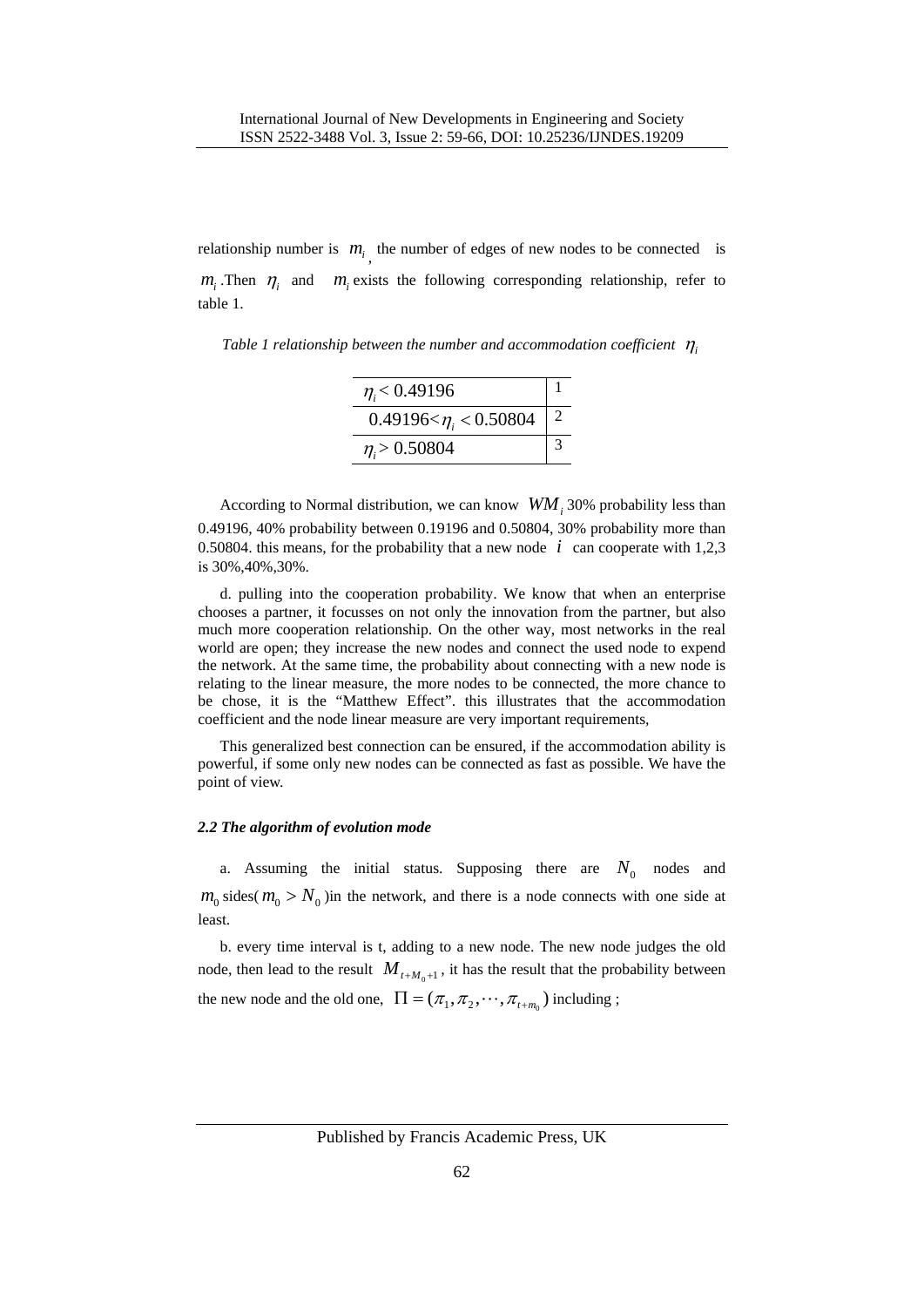$$
\pi_{i} = \frac{M_{i}}{\sum_{i=1}^{t+m_{0}} M_{i}} \qquad k = 1, 2, \dots, t+m_{0} \qquad (6)
$$
  

$$
M_{i} = \eta_{i} * k_{i} \qquad (7)
$$

 $k_i$  means linear measure of nodes. The new nodes connect according to this  $\pi_i$ .

#### *2.3 Nonlinear evolution of growth model of technological innovation cooperation network*

a. Corporate life cycle with multi-stage model



*Figure 1 Network evolution cycle*

The same for our technological innovation and cooperation networks, it also needs to be phased simulation. To this end, we will divide network evolution process into three phases, namely rapid growth, maturity and decline (see Figure 1). In the fast-growing period, the number of companies at a certain rate increases rapidly; In the mature period, the number of companies' increase has slowed down, but still maintain growth; In a recession, there are some companies out, so reducing the total number of companies. Therefore, in the technological innovation and cooperation network, the number of nodes grows in the nonlinear way.

b. Nonlinear evolution of growth model

Based on the BA model, fitness model, and previous studies  $[3-4]$ , The growth of the network and choose the best mechanism to do the following expansion:

Published by Francis Academic Press, UK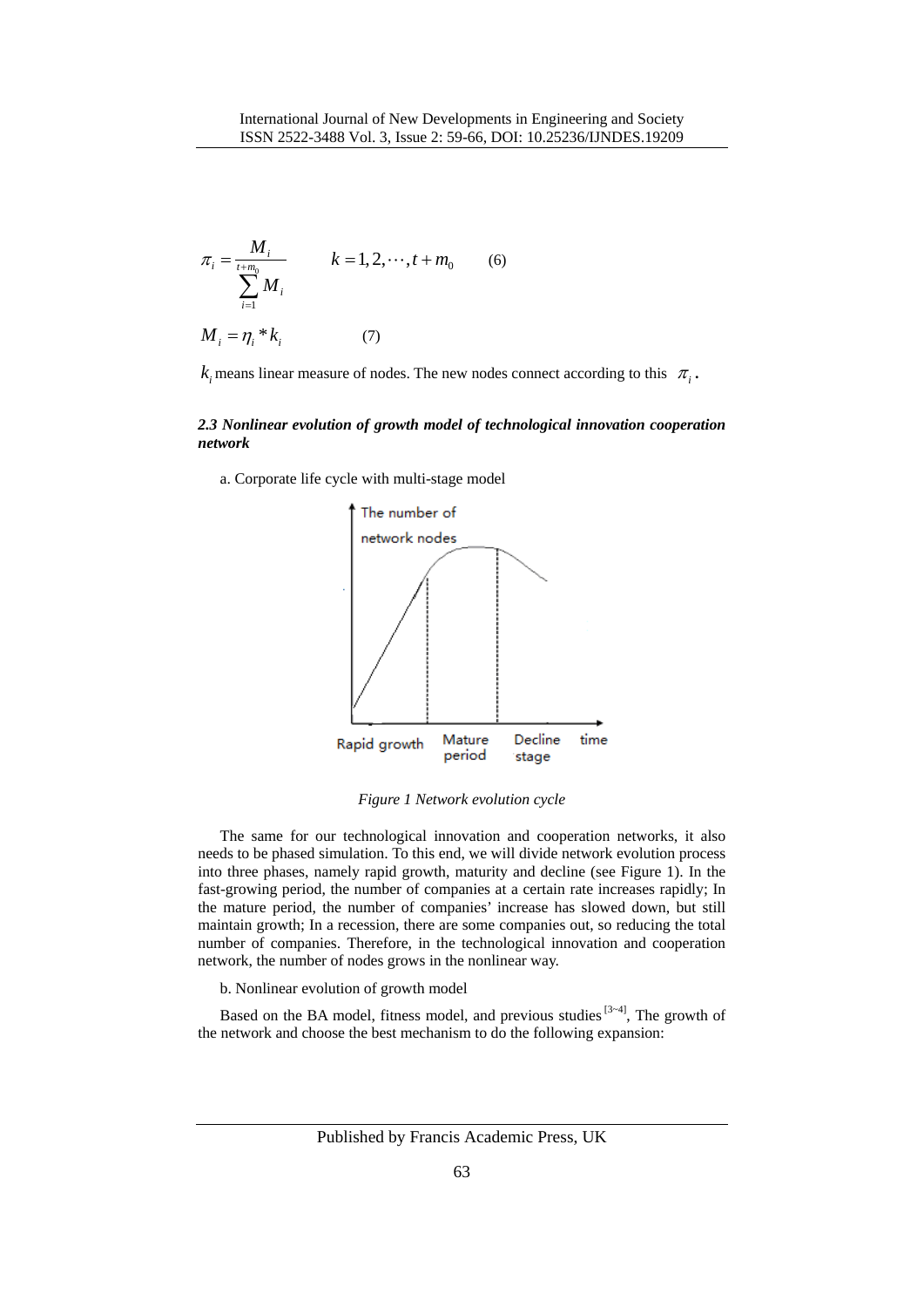Network nodes grow cyclically. In the technological innovation and cooperation networks, Cooperative enterprises (node) of the increase is not uniform, but to comply with industry life cycle theory of nonlinear growth stages. Each new node with the number of edges can be associated with fitness. If an enterprise has strong technological innovation ability, then it can cooperate with more companies. In other words, a number of possible cooperation is affected by the business enterprise technology innovation or competitive.

That the number of edges  $m_i$  which each new node i can be connected between its fitness  $\eta_i$  as a function of:

 $m_i = f(\eta_i)$  (8)

For this model, the specific function is shown in Table 1.

Prefered connection. According to the selection of best of BA model, nodes were connected to a large degree of broad large; this is not exactly in line with the actual technological innovation cooperation. Because, if a lot of enterprises maintain business and technology innovation partnership, then the company can make use of such cooperation resources to get more opportunities for technical cooperation. However, if a company has a strong technical innovation or unique core competencies (fitness), not only will the company's younger, less current technical cooperation (node degree is not big), there will be many companies chose to work with. Thus, a probability of node i is connected with the node degree  $k_i$  and the

fitness  $\eta_i$  proportional to the product, namely:

$$
\pi(k_i) = \frac{\eta_i k_i}{\sum_i \eta_j k_j} \tag{9}
$$

This is a comprehensive merit-based connection rule proposed by fitness model.

Through technical innovation and cooperation network evolution simulation and empirical studies have been found that in addition to a smaller clustering coefficient C, the power law  $\gamma$  of evolution of the network, average path length L and other features similar to the actual network. Especially the power-law index  $\gamma$ , is generated by BA model of  $\gamma = 3$  scale-free network. While this model is generated a  $\gamma \approx 2$  scale-free network.

This suggests that the evolution model of this paper to build to better characterize the mechanism of realistic network evolution.

#### **3. The summarizes the relationship of network characteristics and technology innovation diffusion**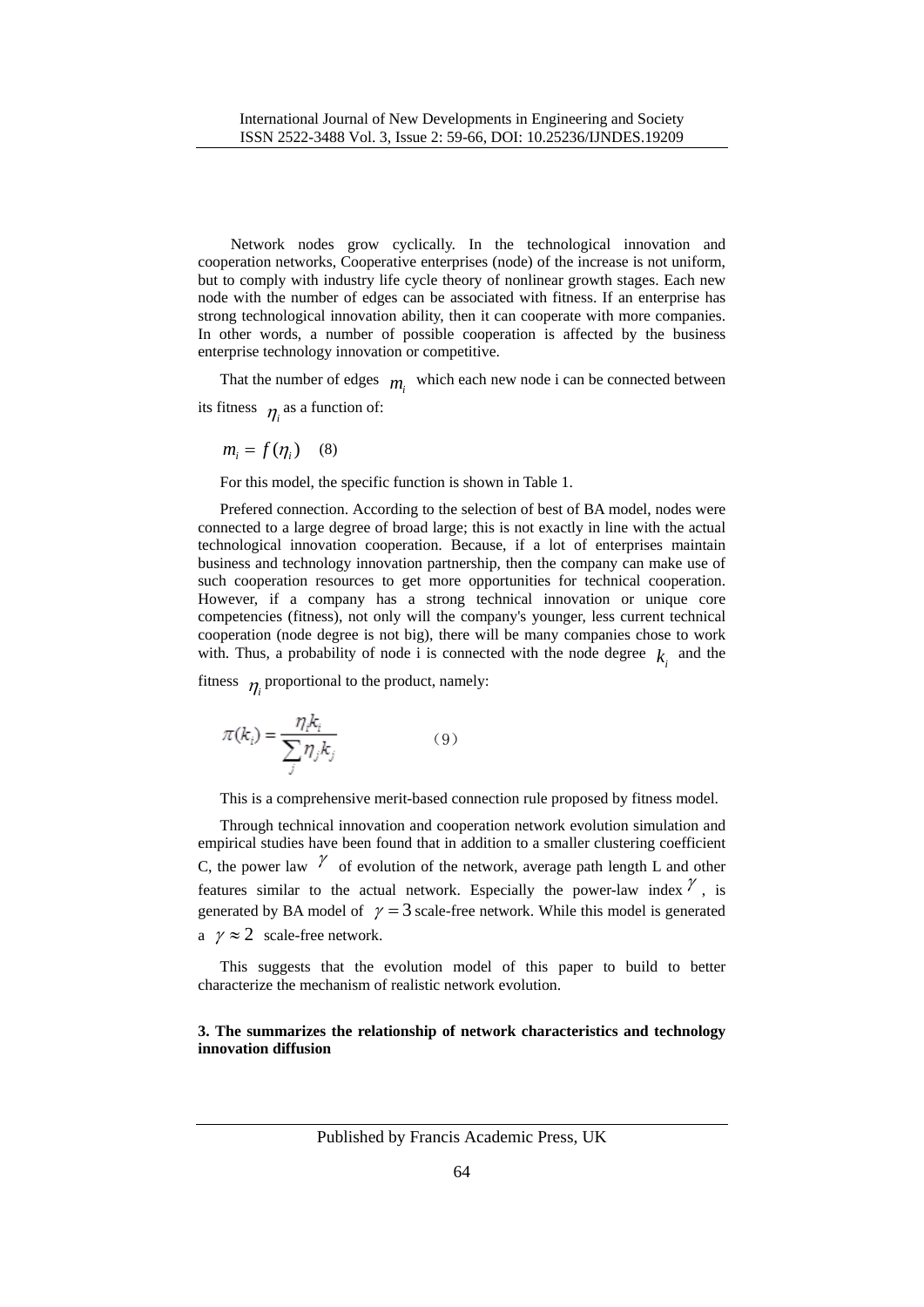#### *3.1 Technology innovation diffusion strategy*

In the era of knowledge economy, the basic position and leading role of knowledge in the innovation activities is more than other economic elements. The innovation ability of the enterprise will be based on the accumulation and utilization of knowledge or effective information, and is no longer directly depending on quantity, scale and increment of the resource, capital and hardware technology. To acquire knowledge, technology and information, on one hand enterprises rely on their own R & D and innovation; on the other hand, they also should be good at cooperation, through technical cooperation network, the effective use of other innovations. Therefore, the enterprise must have the strategy choice of partner. Technology innovation diffusion strategy mainly include: random selection strategy; target selection strategy; affiliated enterprise selection strategy.

#### *3.2 The relationship of technology innovation diffusion and the government and enterprises*

According to the above research and analysis,this paper put forward the following recommendations about china's enterprises's technology innovation cooperation: Adhere to the principle that the enterprise is the main body of technical innovation, enhance their technological innovation capability; Extensively carry out technology innovation cooperation, and constantly improve the learning capability and the competitive ability of enterprise organization; It is created a number of competitive advantage of core enterprise in China's high-tech industry. Strengthen the cooperation with the transnational enterprises about technology innovation; Actively promote Chinese enterprises to participate in the formulation of technical standard.

As new enterprises continue to join and cooperation of enterprises changes, technological innovation cooperation network is more complex. When the enterprises of network choose partners, this makes cooperation becomes more difficult and reduces the success rate of technical innovation cooperation because of the question of lacking relevant information, selecting blindly partners and etc. The government should build technical innovation collaboration service platform for enterprises to provide relevant information, in order to reduce the difficulty and cost of enterprises to obtain information, increase the possibilities of technology innovation cooperation among enterprises. This platform service functions includes: provide public technological services, guide the development of public service institutions; advance the market pace of the products of knowledge, build the social environment that enterprise use external information knowledge and technology; lead and support the crucial technology research and development.

In short, the government should set out from enhancing national power, promote the development of our country enterprise's technology innovation cooperation, promote the development of technology innovation cooperation network in the domestic industry by providing the corresponding public service, developing guiding policy and supporting the key enterprises, Thus create favorable conditions

Published by Francis Academic Press, UK